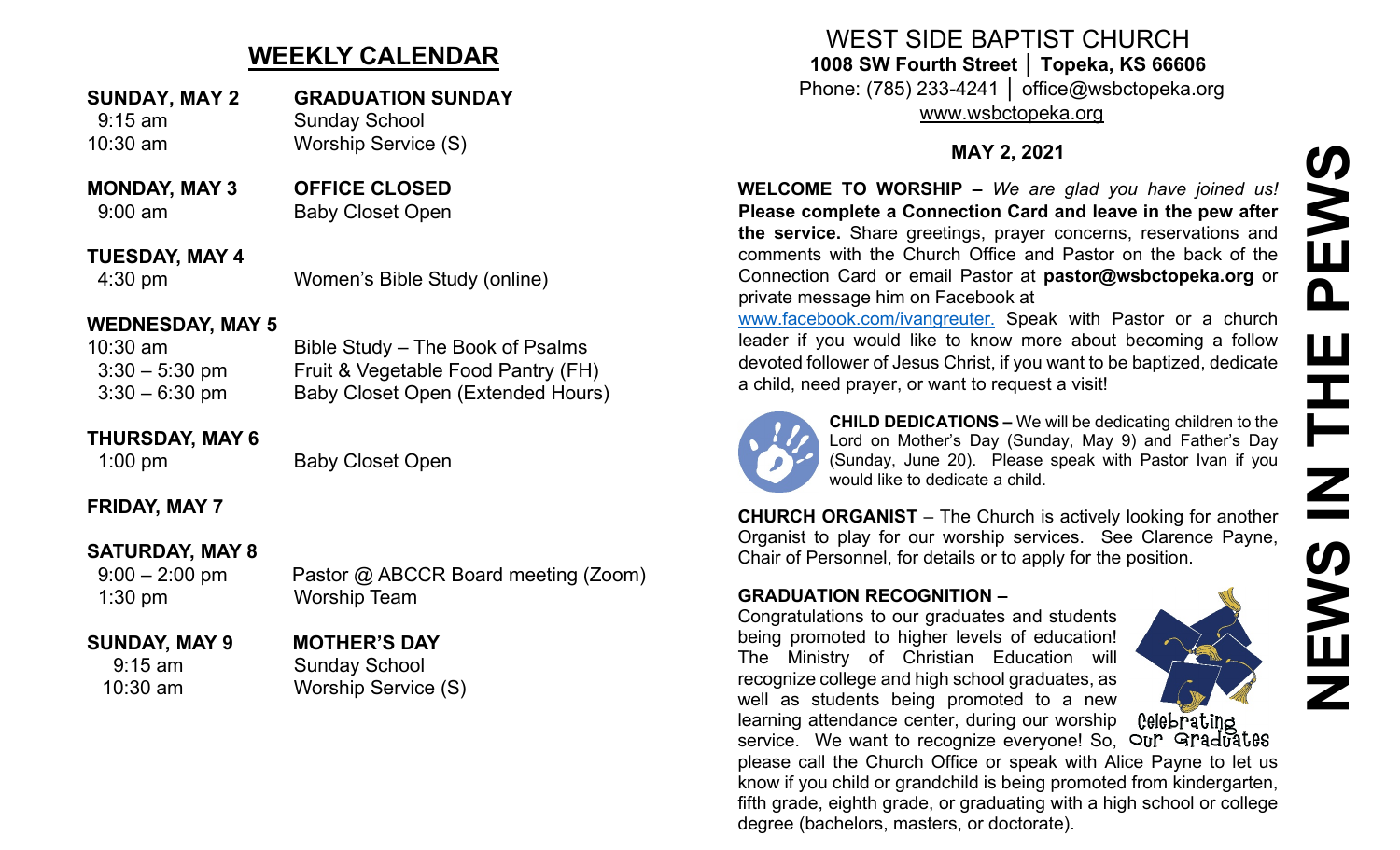

**AMERICAN BAPTIST BIENNIAL CONVENTION** - Registration is now open for our denomination's **American Baptist Churches Biennial Mission Summit**, **meeting online Thursday, June 24 to Saturday, June 26, 2021. WSBC may send seven delegates. Speak with Pat Carpenter is you are interested in serving as a delegate.** The cost is \$100 per delegate or \$100 per family (2 persons).

Visit [www.americanbaptists2021.com](http://www.americanbaptists2021.com/) for info or to register.

**ADULT SUNDAY SCHOOL** - The adult class Sunday school class is now studying "Answers to Tough Questions" (Defending What You Believe) by Jeremiah J Johnston for the next 5 weeks. Jack Janway

**BELIEVER'S BAPTISM** – We practice "believer's baptism" which is the immersion of a person in water – regardless of age – who receives Jesus Christ as his or her personal Savior and publicly professes to walk the Jesus way. The Council schedules baptisms on most Sunday mornings throughout the year. If you would like to be baptized, then come to the front during the last song.

**BIBLE STUDY ONLINE** – Join us for **"The Psalm Book of Israel" Bible Study on Wednesday MORNINGS at 10:30 am in Holmer Hall (face masks, mass limit, and social distancing required) or ZOOM (see email for link and password).** 

**FOOD PANTRY – Free Fruit and Vegetable Food Pantry on Wednesdays from 3:30 to 5:30 pm, while supplies last.** MOBILE SITE: enter the west PARKING LOT from 4th and CLAY Streets; do not park or exit your vehicle. Equal Opportunity. \*All food is available at no cost. FACE COVERINGS or MASKS REQUIRED. Thank you to Jack Janway, Outreach Coordinator, and all the volunteers who make this service project possible.

**THE LORD'S SUPPER –** We celebrates the Lord's Supper (Holy Communion) on the first Sunday of each month and on special occasions. All persons of faith are welcome to partake of the Table of the Lord, regardless of age, race, or church The affiliation. We use only no-alcohol grape juice.



**PUBLIC HEALTH NOTICE:** To mitigate the spread of the Coronavirus (COVID 19), the Church leaders have enacted *Phase 2 - Yellow Protocols*. Effective immediately until further notice:

proximity) is not possible.



- **MASKS RECOMMENDED -** All persons (age 6 and older) are required to **WEAR A MASK IN PUBLIC including employees of the church,** with certain exemptions apply including all children *age 5 and under*, when social distancing (keeping six feet of distance between yourself and others outside your household, except for occasional or incidental moments of closer
- **LIMIT MASS GATHERINGS to 500 persons (including weddings)** OR 75% capacity of a room after restrictions and protocols are observed. The Sanctuary has a capacity of 250 seats. The restricted limit is 92 persons.
- **HIGH RISK INDIVIDUALS and PARENTS AND SMALL CHILDREN should take more intensive precautions including** *staying-safe-at home*. For more information about preventing the spread of COVID 19, visit: <https://www.snco.us/hd/coronavirus> or the Centers for Disease Control and Prevention.



**GIVING** – Thank you for giving generously during the start of the new year. Please mail your gifts to the Church, drop off in the secure mailbox, or give ONLINE at https://west[-side-baptist](https://west-side-baptist-/)[church.square.site.](https://west-side-baptist-church.square.site/)

**HOSPITAL & EMERGENCIES –** If you or a loved one is admitted to the hospital for an emergency or for surgery, **the hospital staff and chaplains' office will NOT contact the Church Office or the Pastor**. **You or a family member must call the Church Office at (785) 233-4241 or the Pastor at (785) 224-7234**. Pastor is willing to visit the hospital and pray prior to surgeries.



**NEW SERMON SERIES –** Pastor Ivan will begin a new, sixweek sermon series - I **LOVE MY CHURCH** - on Sunday, April 18 focused on the hallmarks of a true Christian community. Come learn about God's plan for a place where you can be loved, belong, and experience true community!